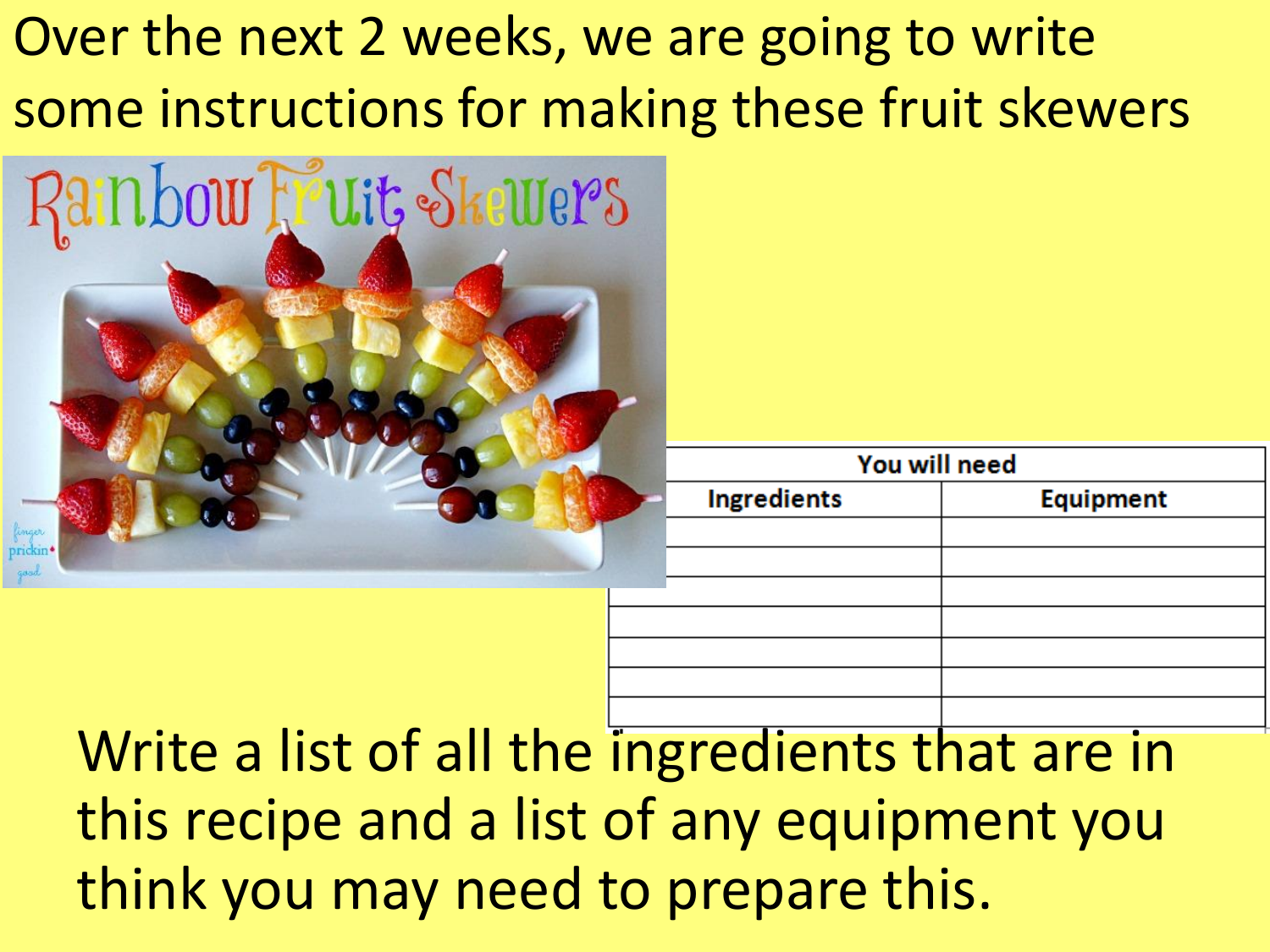## LO To form effective ideas for instructions

#### Did you find all these items?

| You will need       |                  |
|---------------------|------------------|
| <b>Ingredients</b>  | <b>Equipment</b> |
| Red grapes          | knife            |
| <b>Black</b> grapes | Wooden skewers   |
| Green grapes        | Serving dish     |
| Pineapple chunks    |                  |
| Orange segments     |                  |
| strawberries        |                  |
|                     |                  |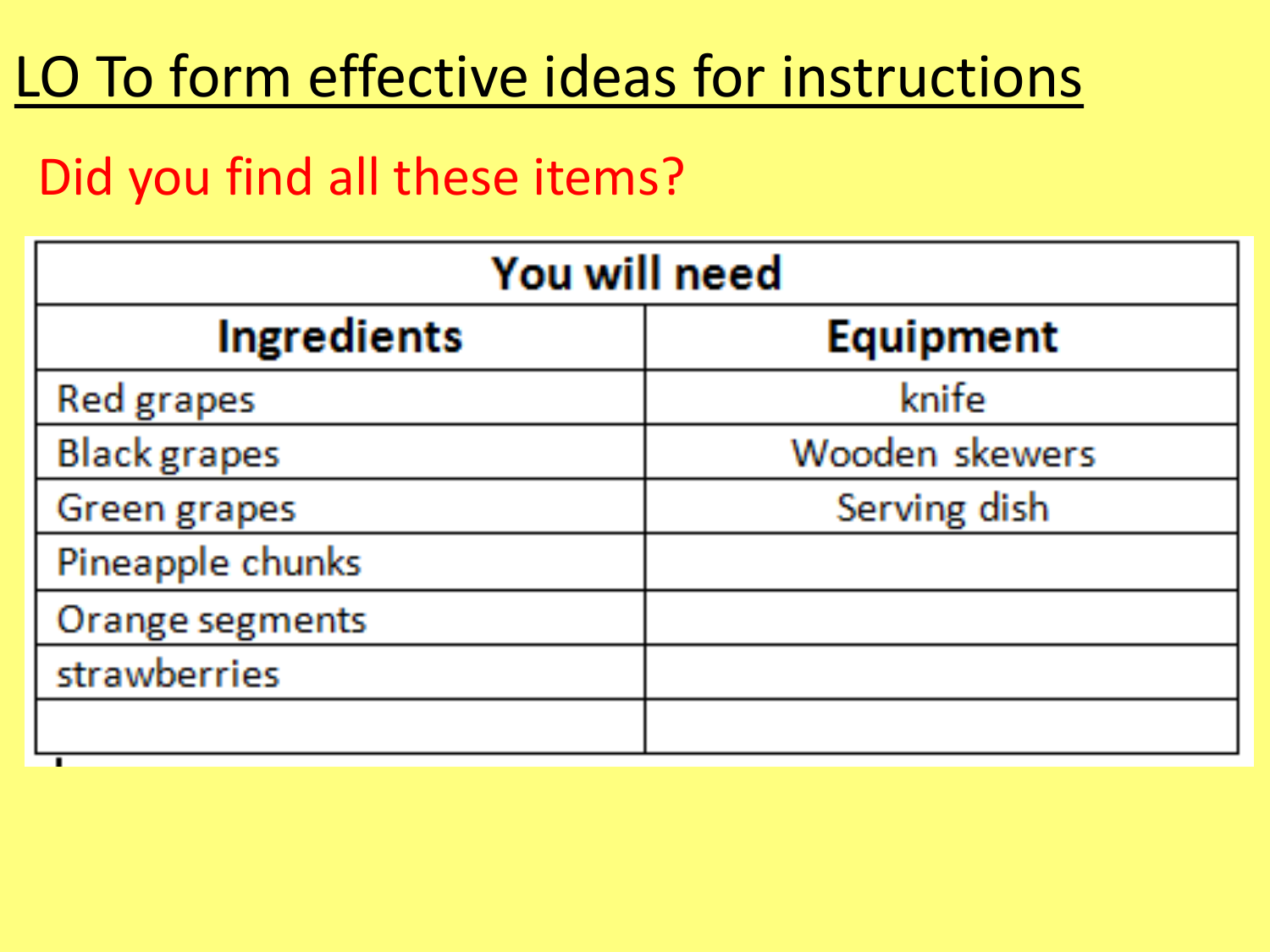LO To form effective ideas for instructions

## Success Criteria

- Make lists of ingredients and equipment
- Make lists of Time openers
- Make lists of Imperative verbs
- Make lists of adverbs and adverbial phrases

## **Challenge**

Can you plan a top tip for making these fruit skewers?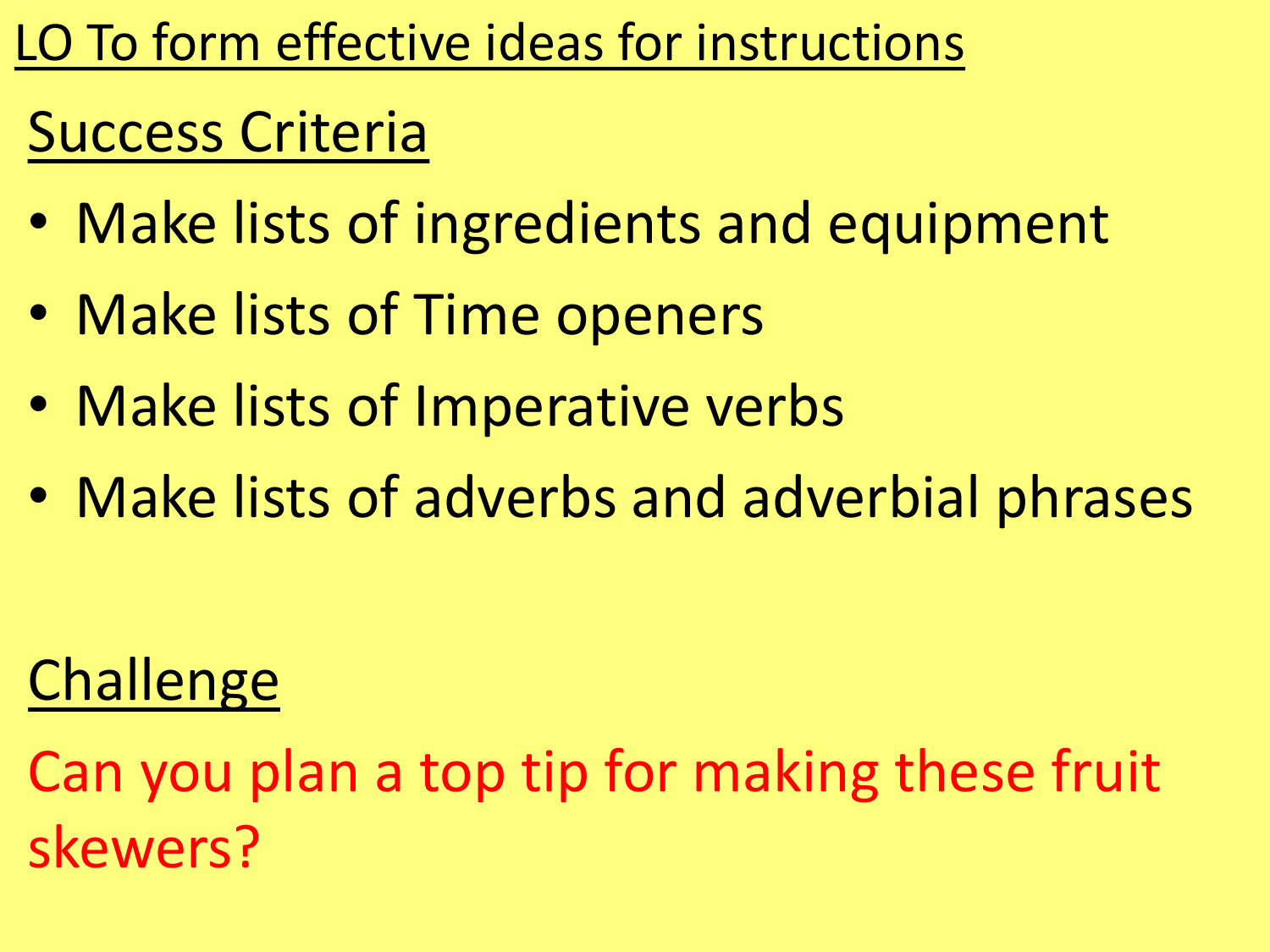- LO To form effective ideas for instructions
- Today we are going to put our ideas into lists in readiness for writing some instructions.
- Given starter for introduction: Write this in books.
- If you want to enjoy a tasty, tantalising treat that is also healthy, then read on.
- Sentence chunk 1 Time openers : write this subheading in your books.
- Underneath, write a list of as many adverbial time openers as you can that you might find in a recipe for making fruit skewers
- **E.g. First, after that…**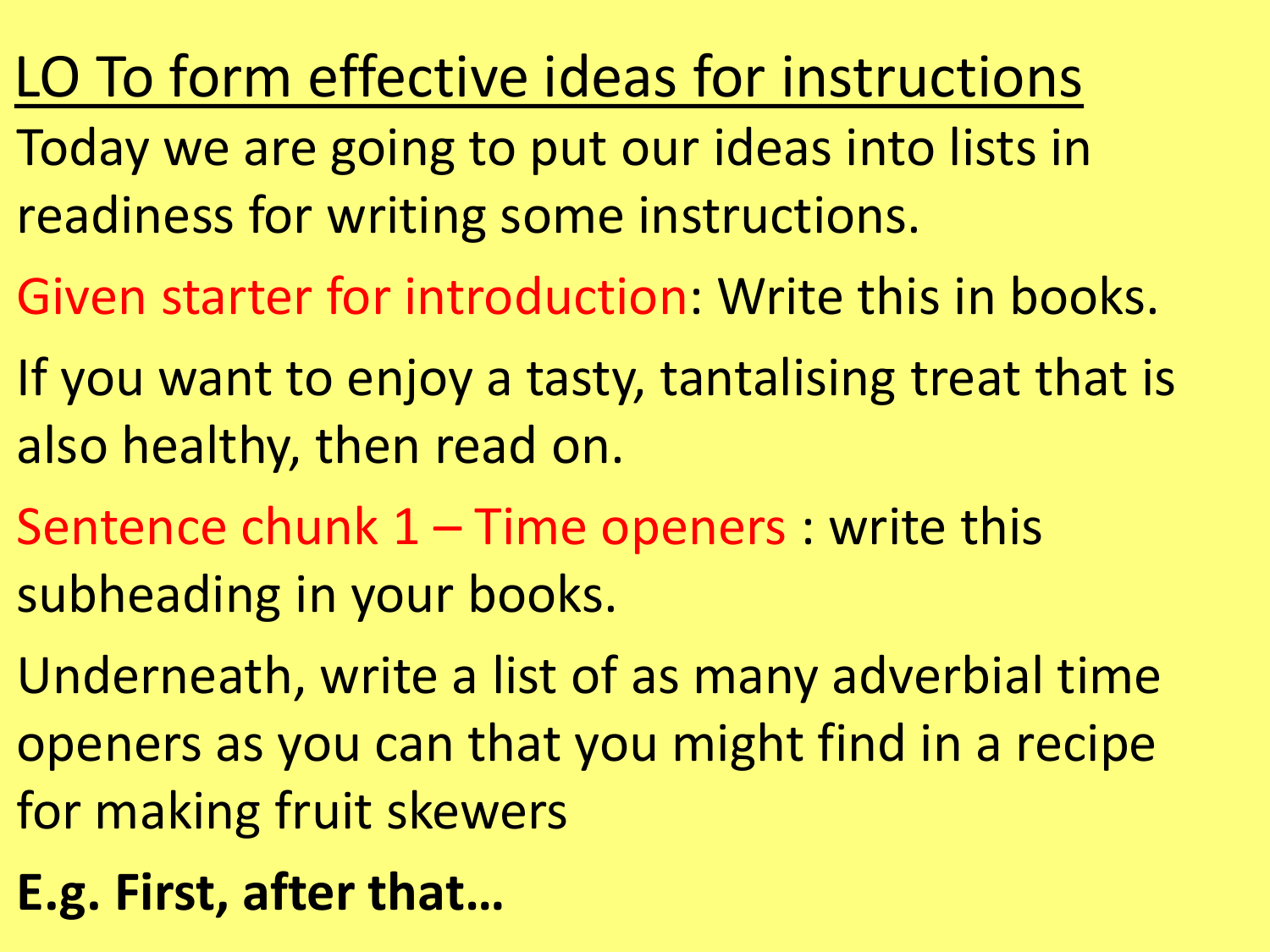# LO To form effective ideas for instructions

- Sentence chunk 2 Imperative (bossy) verbs. Write this subheading in your books.
- Underneath, write a list of as many imperative verbs as you can that you might do as an action when making the fruit skewers.

#### **E.g. Unwrap, stir, stick etc…**

- Sentence chunk 3 Adverbs. Write this subheading in your books.
- Underneath, write a list of as many adverbs or adverbial phrases that might be included in a recipe for making fruit skewers.
- **E.g. Carefully, With great care, With the help of an adult.**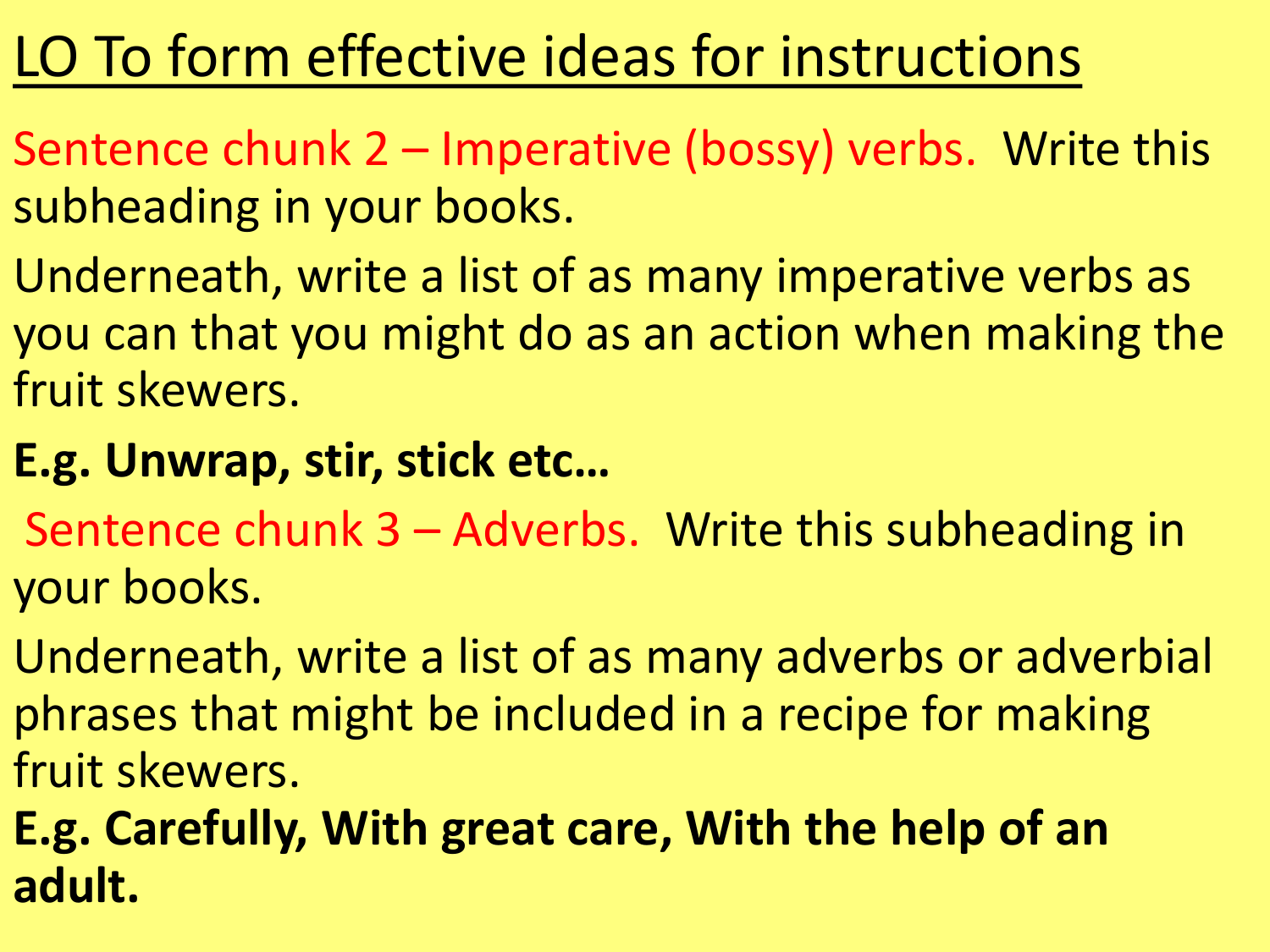LO To form effective ideas for instructions How did you do? Here are some that might work well.

### **Time openers**

First, Next, After that, At that moment, Meanwhile, Later on, Before, Afterwards, Finally.

### **Imperative verbs**

Cut, Stick, Place, Slide, Point, Present, Lay, Organise

### **Adverbs/adverbial phrases**

Slowly, delicately, Safely, in the same combination of colours